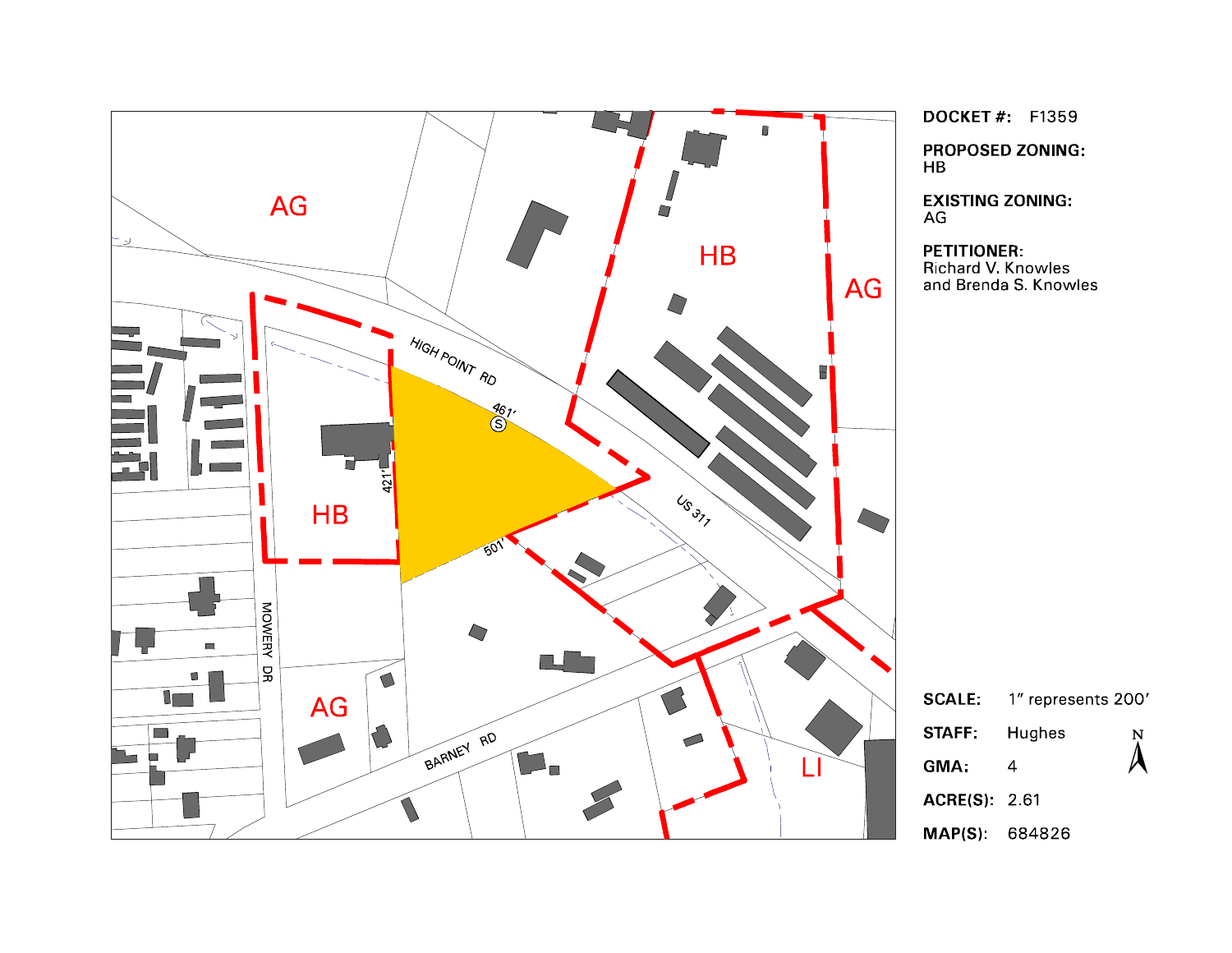February 19, 2002

Richard V. Knowles and Brenda S. Knowles 2140 Stonehaven Road Kernersville, NC 27284

RE: ZONING MAP AMENDMENT F-1359

Dear Mr. & Mrs. Knowles:

The attached report of the Planning Board to the Forsyth County Board of Commissioners is sent to you at the request of the Commissioners.

When the rezoning is scheduled for public hearing, you will be notified by Jane Cole, Clerk to the County Commissioners, of the date on which the Commissioners will hear this petition.

Sincerely,

A. Paul Norby, AICP Director of Planning

Attachment

pc: Jane Cole, County Manager's Office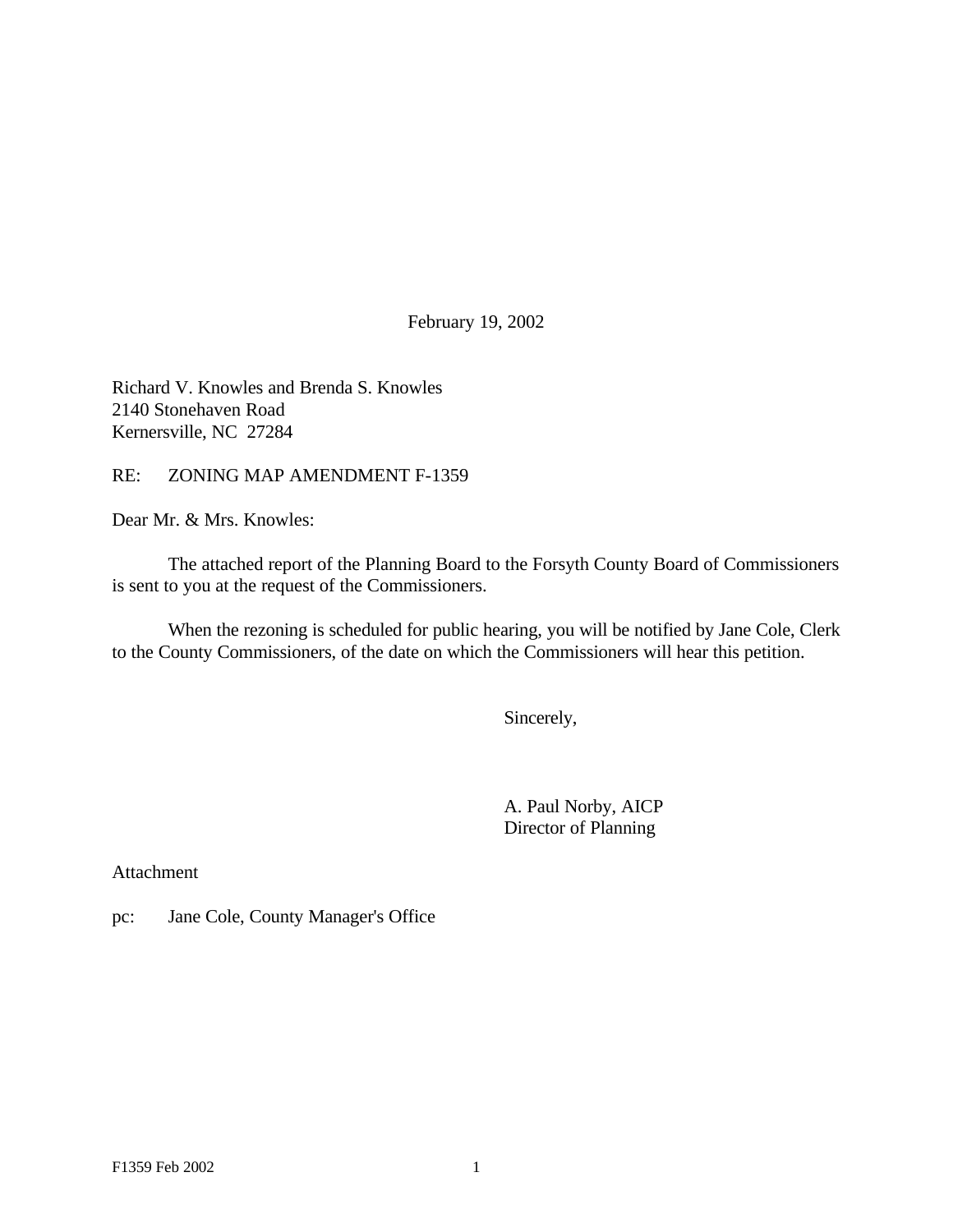# **FORSYTH COUNTY BOARD OF COMMISSIONERS**

**\_\_\_\_\_\_\_\_\_\_\_\_\_\_\_\_\_**

**MEETING DATE:**  $\qquad \qquad$  **AGENDA ITEM NUMBER:** 

**SUBJECT**:-

Zoning map amendment of Richard V. Knowles and Brenda S. Knowles

# **COUNTY MANAGER'S RECOMMENDATION OR COMMENTS**:-

# **SUMMARY OF INFORMATION**:-

Zoning map amendment of Richard V. Knowles and Brenda S. Knowles from AG to HB: property is located on the south side of High Point Road between Barney Road and Mowery Drive (Zoning Docket F-1359).

After consideration, the Planning Board recommended approval of the rezoning petition.

| <b>ATTACHMENTS:-</b> | X YES |  |
|----------------------|-------|--|
|----------------------|-------|--|

**SIGNATURE**: **DATE**: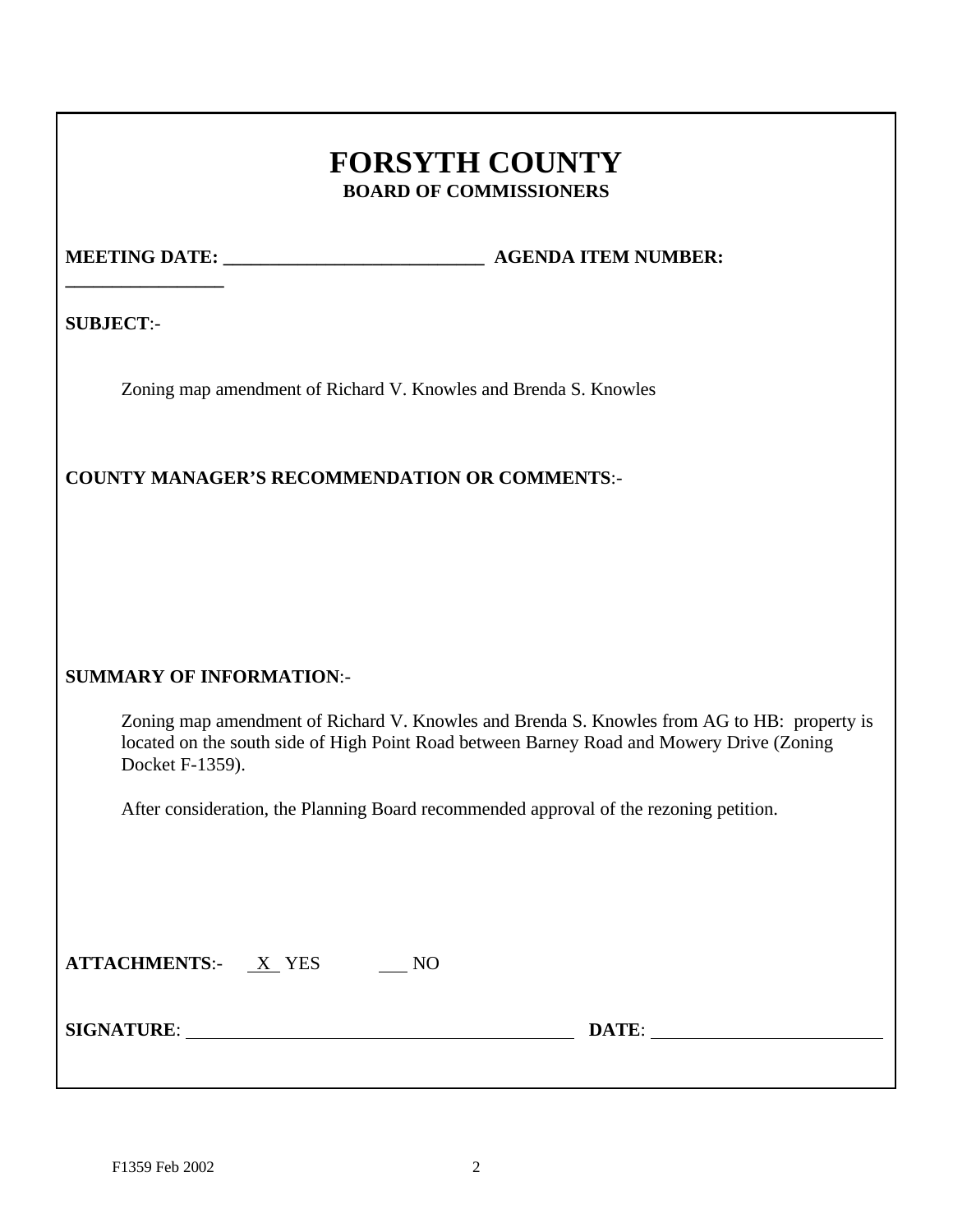#### COUNTY ORDINANCE - GENERAL USE

Zoning Petition of Richard V. Knowles and Brenda S. Knowles, Docket F-1359

AN ORDINANCE AMENDING THE FORSYTH COUNTY ZONING ORDINANCE AND THE OFFICIAL ZONING MAP OF THE COUNTY OF FORSYTH, NORTH CAROLINA

\_\_\_\_\_\_\_\_\_\_\_\_\_\_\_\_\_\_\_\_\_\_\_\_\_\_\_\_\_\_\_\_\_

BE IT ORDAINED by the Board of County Commissioners of the County of

Forsyth as follows:

Section 1. The Zoning Ordinance of the *Unified Development Ordinances* of the County

of Forsyth, North Carolina, and the Official Zoning Map of the County of Forsyth, North

Carolina, are hereby amended by changing from AG to HB the zoning classification of the

following described property:

BEGINNING at an iron pipe in the centerline of US Highway 311, said iron pipe marking the easternmost corner of the herein described property and being located north  $67^{\circ}$  59' 43" east 263.81 feet from the westernmost corner of that property now or formerly owned by Reuben York, Sr. (Deed Book 2137, Page 2543, Forsyth County Registry). Thence from said beginning point and running with the north line of property now or formerly owned by York, south  $67^{\circ}$  59' 43" west (crossing over an iron pipe at 35 feet) a total of 263.81 feet to an iron pipe, York's westernmost corner; thence a new line south  $65^{\circ}$  20' 38" west 237.6 feet to an iron pipe in the east line of property now or formerly owned by Alfred Scott (Deed Book 1920, Page 285); thence with Scott's east line, north  $00^{\circ}$  30' 03" east 420.59 feet to an iron pipe within the right-of-way of US Highway 311; thence continuing north  $00^{\circ}$  26' 25" east 49.8 feet to a point in or near the centerline of US Highway 311; thence running with the centerline of said highway, as it curves to the right, the following six chords and distances: south  $66^{\circ}$  50' 49" east 113.80 feet to a point; south  $62^{\circ}$  23' 40" east 93.96 feet to a point; south  $59^{\circ}$  24' 25" east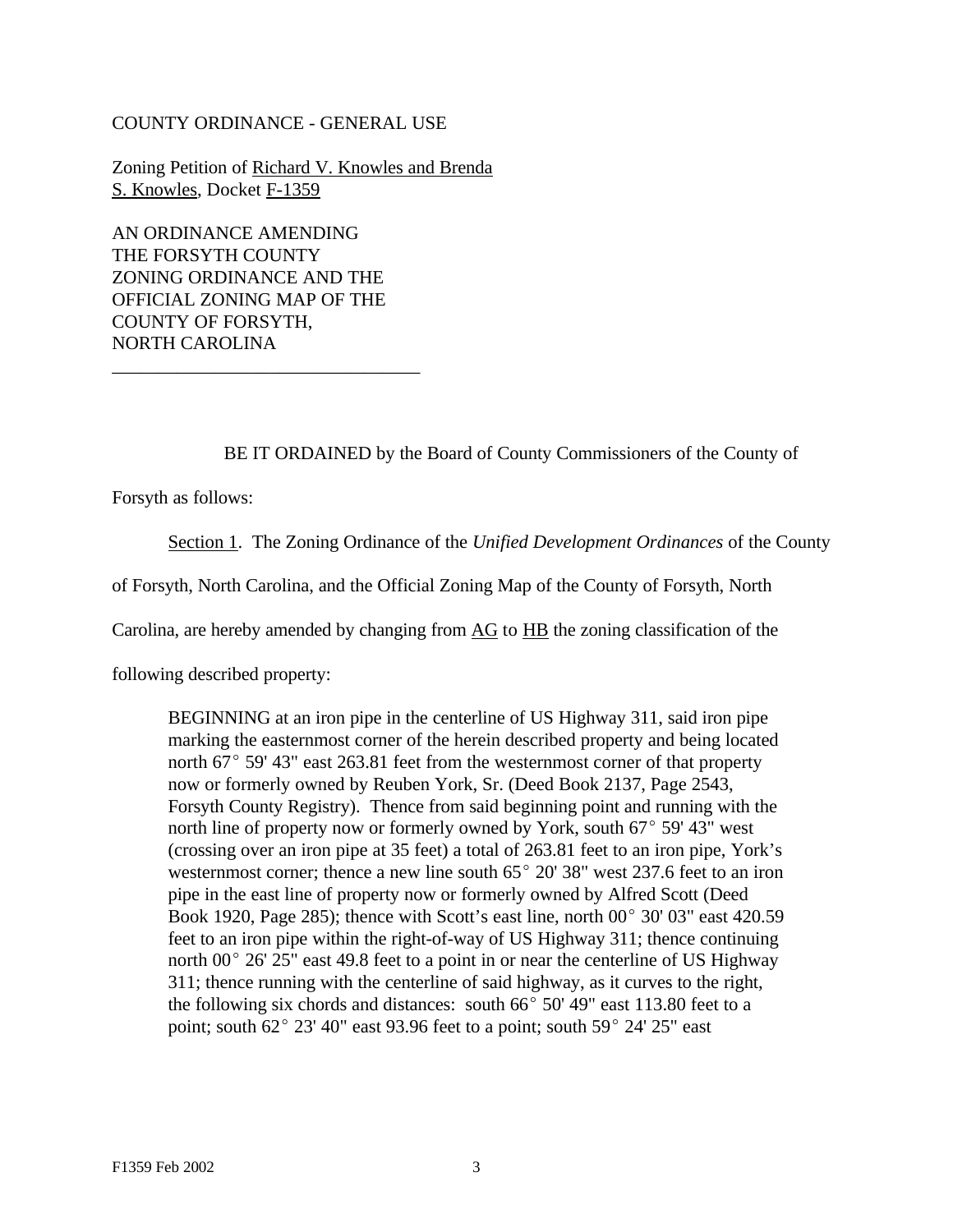91.34 feet to a point; south 56 $^{\circ}$  05' 19" east 55.81 feet to a point; south 56 $^{\circ}$  05' 19" east 53.55 feet to a point; and south  $52^{\circ}$  20' 05" east 125.39 feet to the point and place of beginning, containing 2.611 acres, more or less, according to a survey by Brad K. Curry, PLS, dated 9-13-01, and revised 1-2-02.

The above described property is a part of Tax Block 5606, Lots 32 and 45, as the Forsyth County Tax Records are presently constituted.

Section 2. This ordinance shall become effective upon adoption.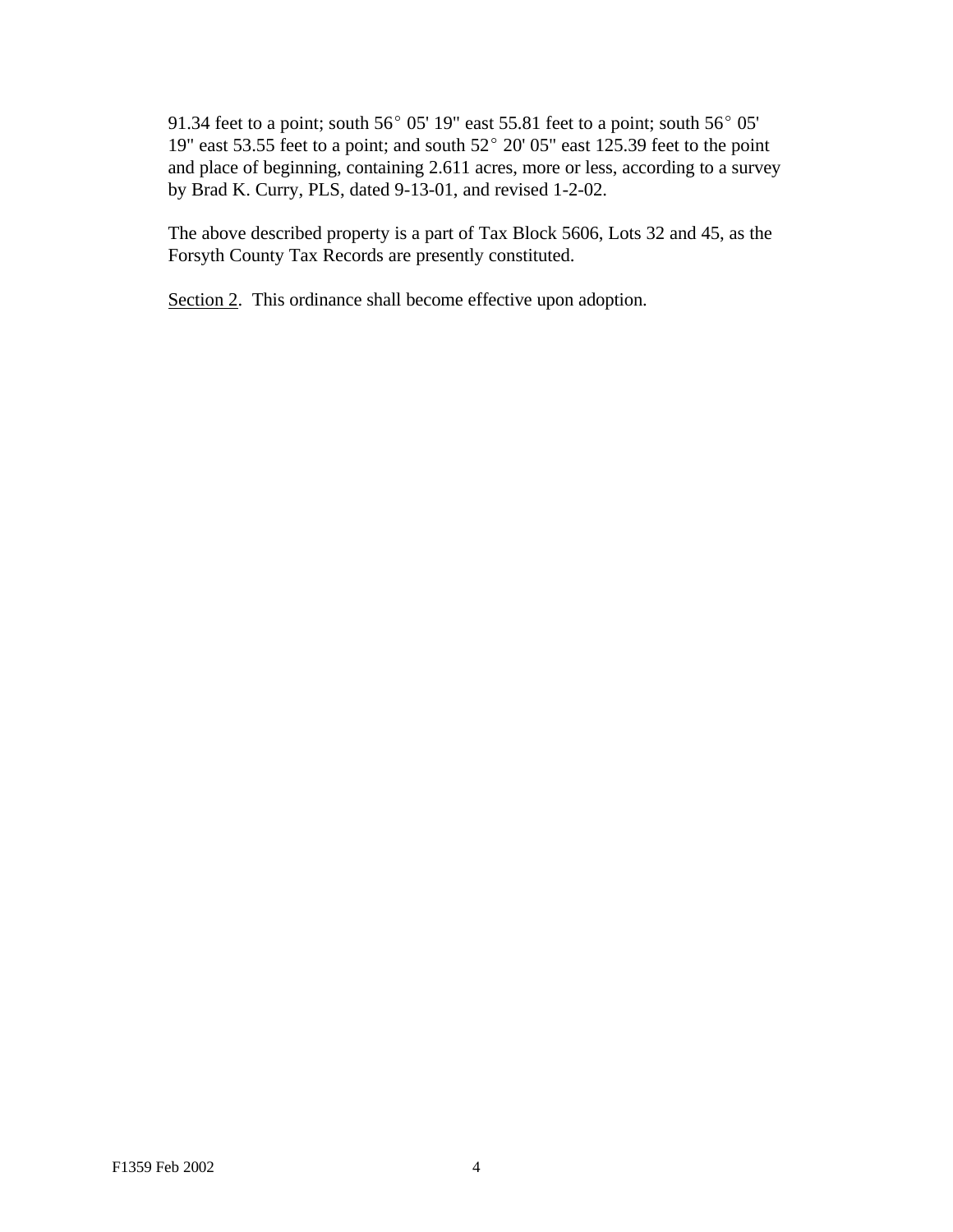#### **ZONING STAFF REPORT**

| <b>DOCKET</b> # $F-1359$ |                      |
|--------------------------|----------------------|
| <b>STAFF:</b>            | <b>Suzy Gallaway</b> |

Petitioner(s): Richard V. Knowles and Brenda S. Knowles Ownership: Same

#### **REQUEST**

| From: | <b>AG Agricultural District</b>     |
|-------|-------------------------------------|
| To:   | <b>HB Highway Business District</b> |

Both general and special use district zoning were discussed with the applicant(s) who decided to pursue the zoning as requested.

NOTE: This is a general use zoning petition; therefore, ALL uses permitted in the above requested district should be considered.

Acreage: 2.61 acres

## **LOCATION**

Street: South side of High Point Road between Barney Road and Mowery Drive. Jurisdiction: Forsyth County.

## **PROPERTY SITE/IMMEDIATE AREA**

Existing Structures on Site: No structures present on site. Adjacent Uses:

| North -     | Church, zoned AG                   |
|-------------|------------------------------------|
| Northeast - | Self-storage buildings, zoned HB   |
| East -      | Auto-related storage use, zoned HB |
| West -      | Auto-related storage use, zoned HB |

#### **GENERAL AREA**

Character/Maintenance: Low to moderately well maintained commercial uses and a wellmaintained church.

Development Pace: Slow.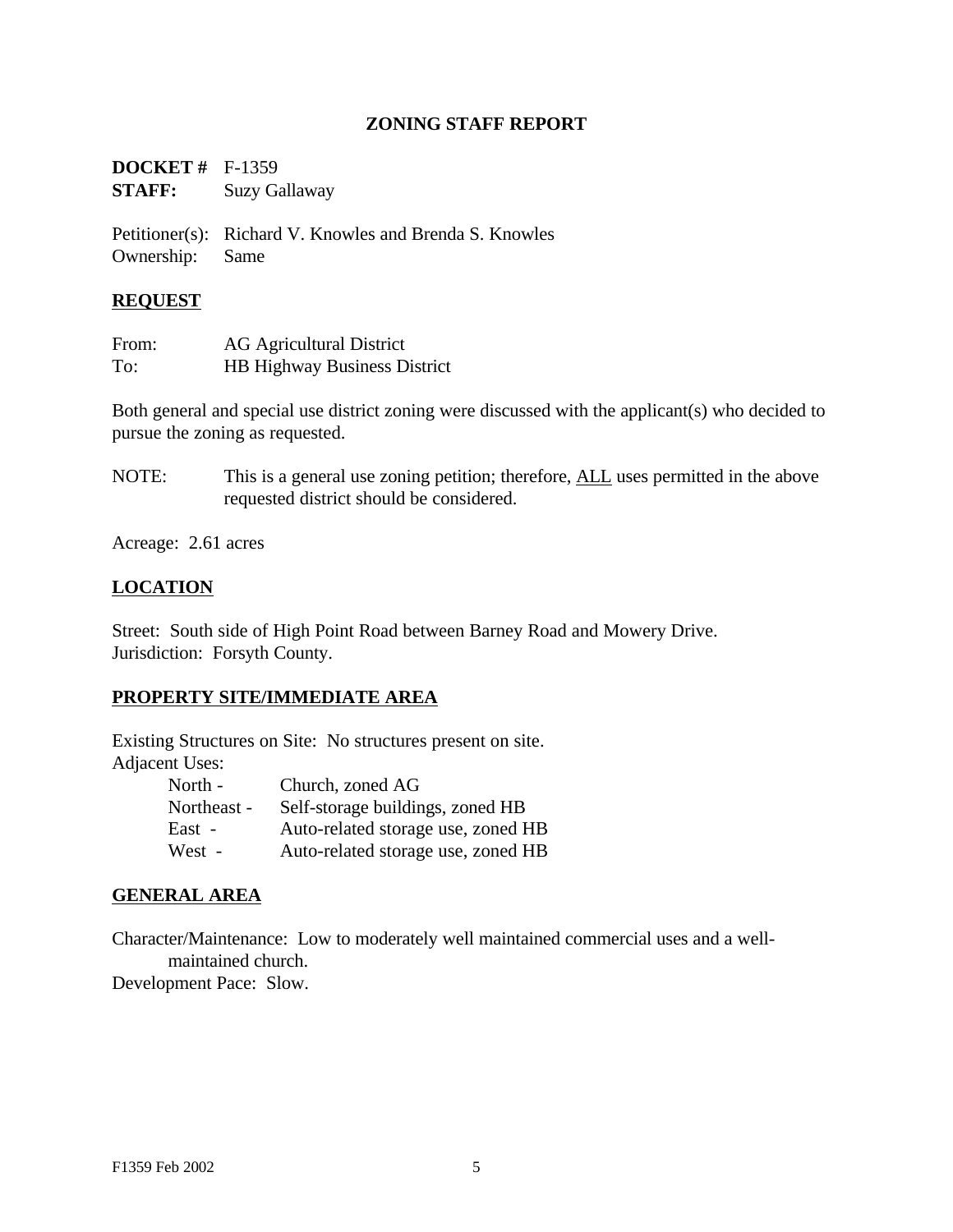### **PHYSICAL FEATURES/ENVIRONMENTAL REVIEW**

- Impact on Existing Features: Site is wooded, and would likely be cleared for development to occur.
- Topography: Property slopes from southwest to northeast from an elevation of 907 to an elevation of 880.

Streams: There is a stream adjacent to the High Point Road right-of-way.

Vegetation/habitat: The site has a significant amount of vegetation.

Watershed: Abbotts Creek - WS-III watershed

Compliance with Watershed Protection Regulations: As this a general use rezoning request, the watershed regulations will be enforced when a building permit is sought.

#### **TRANSPORTATION**

Direct Access to Site: High Point Road.

Street Classification: Major thoroughfare.

Average Daily Traffic Count/Estimated Capacity at Level of Service D (Vehicles per Day): High Point Road between Abbotts Creek Church Road and Horneytown Road (NC  $66$ ) = 1,900/11,100

Horneytown Road between High Point Road and Davidson County line  $= 2,500/11,100$ . Bike: Route 24, Union Cross Connector, along High Point Road.

## **HISTORY**

Relevant Zoning Cases:

- 1. F-1276; AG to HB-S (Multiple Uses); withdrawn March 13, 2000; west side of Hwy. 66 across from Thomas Road and northeast of North Main Street across from Barney Road; 10.97 acres; Planning Board and staff recommended denial.
- 2. F-1268; HB and RS-20 to HB; approved September 13, 1999; northeast side of North Main Street/US 311 west of Skeet Club Road; 8.21 acres; Planning Board and staff recommended approval.
- 3. F-793; B-3-S to B-3; approved July 7, 1986; north side of US 311 across from Barney Road (across from current site); 7.5 acres; Planning Board and staff recommended approval.
- 4. F-658; R-6 to B-3; approved September 26, 1983; south side of US 311 west of Curry Road (west of current site); 2.9 acres; Planning Board recommended approval, staff recommended denial.
- 5. F-259; R-6 to B-3; withdrawn August 21, 1972; south side of High Point Road including current site; 4.0 acres; Planning Board and staff recommended denial.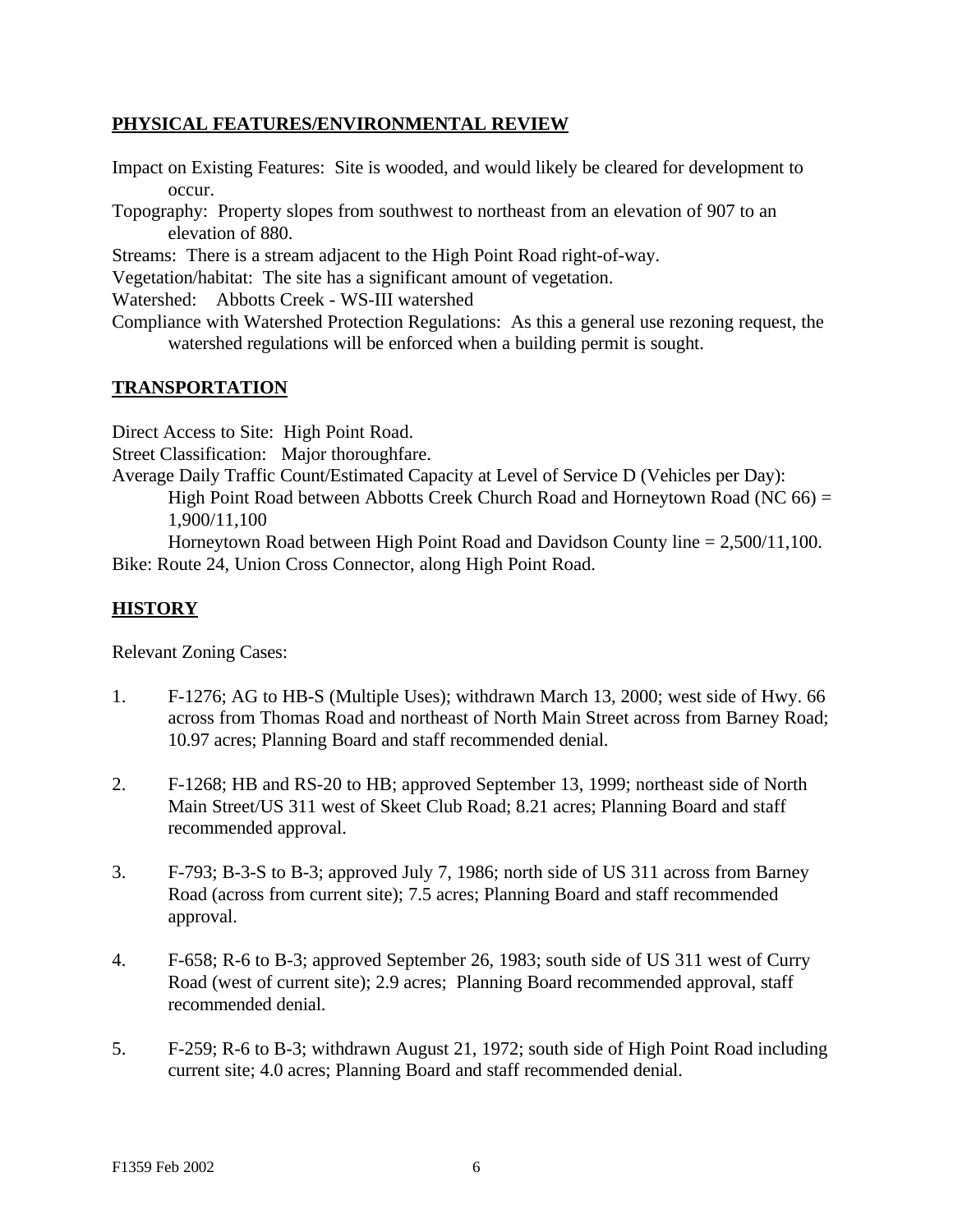## **CONFORMITY TO PLANS**

GMP Area (*Legacy*): Future Growth Area (GMA 4).

Relevant Comprehensive Plan Recommendation(s): The site is in the Union Cross/Abbotts Creek area. The Union Cross/Southeast Forsyth County Area Plan, called for in *Legacy*, is currently underway in this area. *Legacy* recommends that more intense region-serving commercial development be located at planned locations including the Kernersville South Metro Activity Center at I-40/NC66. Other local serving commercial development should be located at village centers that are compact and pedestrian-friendly.

- Area Plan/Development Guide: The Union Cross/Southeast Forsyth County Area Plan is currently underway, but has no recommendations written at this time. *The US 311 Area Plan* (adopted in 1984 by CCPB, BOA and CC) is the active plan for the area until the new plan is completed and adopted.
- Relevant Development Guide Recommendation(s): The Union Cross/Southeast Forsyth County Area Plan is currently being developed.

## **ANALYSIS**

The petitioner is requesting a portion of his property, fronting on US 311 be rezoned from AG to HB. The remainder of his property, which fronts along Barney Road is not in the request. The site contains 2.61 acres.

The site is wedged between two HB sites which are poorly maintained, and is diagonally across High Point Road from an HB site, developed with self-storage units. Ideally, this site would adhere to the *US 311 Area Plan* recommendations and remain AG or some type of residential zoning. This is not realistic however, due to the uses and character surrounding the site. The request is unlikely to impose a more adverse effect on the surrounding area than the existing uses adjacent to the site.

Staff has concern for the area, but is of the opinion the area is not likely to be comprehensively redeveloped in the near future. This request, therefore will not affect the character of the area fronting High Point Road. Staff is often wary of general use HB zoning requests because of their possible intensity. In this case, due to the intensity of surrounding uses, and the proximity to other general use HB zoning, staff does not find special use necessary and recommends approval of the request as submitted.

#### **FINDINGS**

- 1. The petitioner is requesting a portion of his property, fronting on High Point Road be rezoned from AG to HB.
- 2. Staff has concern for the area, but is of the opinion the area is not likely to be comprehensively redeveloped in the near future.